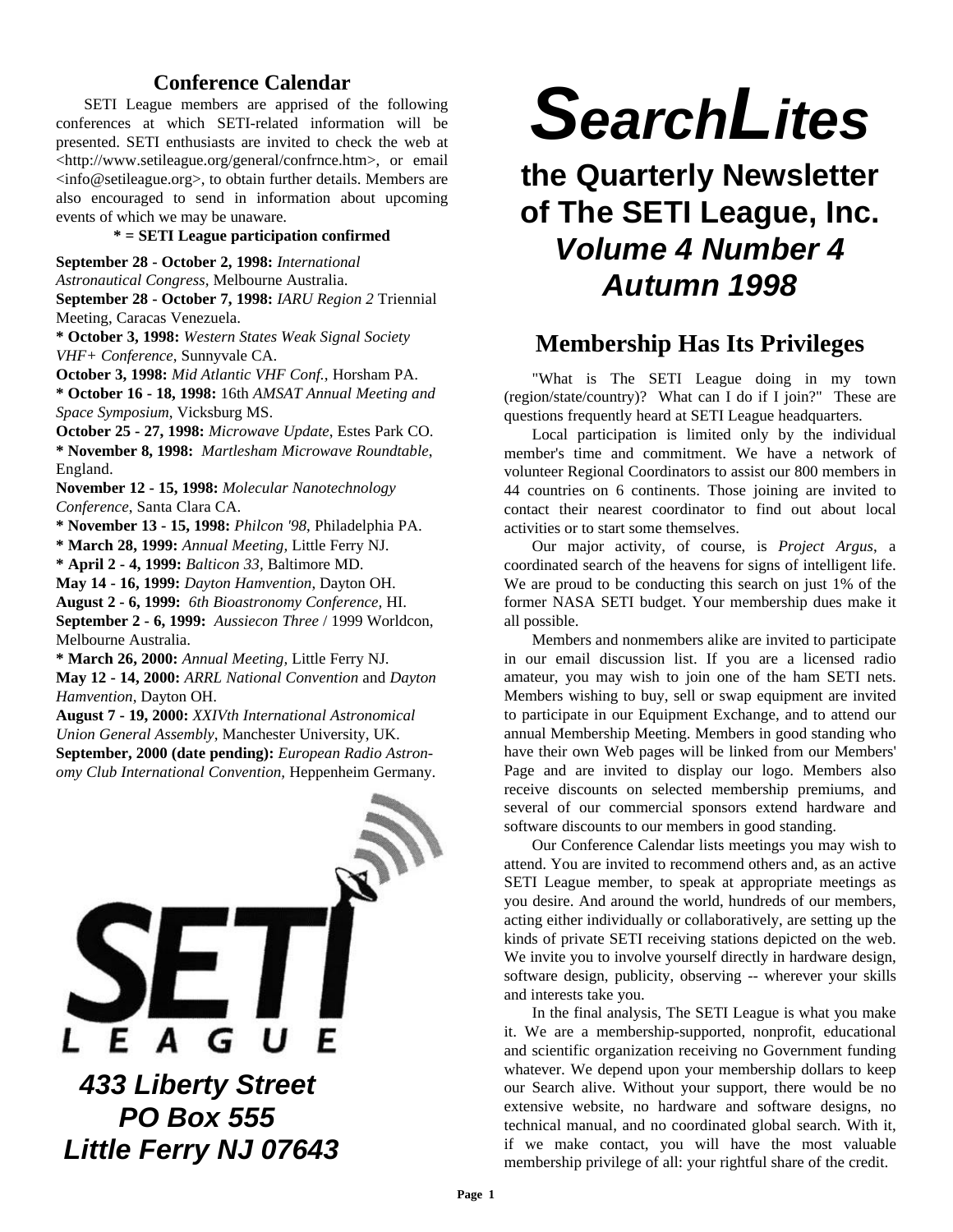# **Should SETI Protocols Consider Interstellar Travel?**

## **by Dr. Peter Schenkel (schenkel@ecnet.ec)**

The question is far less academic than it may appear. It has been argued that because of energy requirements, interstellar travel is "Impossible." Also for other intelligences. But most space propulsion specialists disagree. According to a preliminary CIESPAL survey, 80 percent of those interviewed feel confident that we will reach low c velocities in less than two centuries. NASA director Dan Goldin spoke of plans to send a craft to Alpha Centauri in 20 to 25 years. Therefore, to think that civilizations thousands or millions of years more advanced technologically and scientifically than we would not have a spacefaring capability seems extremely farfetched, to put it mildly. Both Carl Sagan and Arthur C. Clarke have emphatically advocated a much more optimistic view. If we have reason to believe that much older intelligences abound in the universe, then we must admit that the probability that such aliens might send spaceships or automatic probes to explore the Galaxy and stray upon our expanding electromagnetic wavefront is neither greater nor smaller than the chance to find "the needle in the haystack" via radio astronomy. Contact could occur either way. While no solid evidence backs the UFO myth, the possibility should not be ruled out that an alien craft or probe may enter our solar system and attempt an encounter with us.

The principles of Protocol Two, elaborated by the IAA SETI Committee, apply only to the scenario of the reception of a verified alien intelligent radio signal. But what if an alien spacecraft really approaches us, as I posit in my forthcoming book *Contact with ETI: Are We Ready For It?*, or if we detect a scouting alien probe, as Alan Tough proposes? Since the impact and consequences of this contact scenario would be incomparably greater than in the former case, it seems to be not only legitimate but urgent to formulate a similar Protocol. We need to be prepared for this eventuality with an adequate legal framework binding nations. A first proposal was submitted by me to the Conference on Bioastronomy in Capri in 1996 [Legal Frameworks for Two Contact Scenarios, P. Schenkel, *JBIS*, July 1997]. It is always better to have a plan for facing a critical emergency situation, than to be caught by it unprepared without any plan.

Quite erroneously it has been argued that a Third Protocol would "tarnish" Protocol Two because of its "association with

UFOlogy." This allegation has even less merit than the one stated in the beginning. At its root is the fear that discussing the hypothetical case of an alien visit or probe may offend and scare off benevolent funding of SETI. But Carl Sagan postulated that the dangerous avalanche of pseudoscience makes it imperative for science to help the public "distinguish between what SETI stands for and the fraudulent claims of UFOlogy." Neither should we capitulate to the UFO gurus nor subordinate a genuine scientific inquiry to expediency. Hopefully SETI via radio astronomy will hit paydirt. But mankind should be prepared politically, legally, communicationally and psychologically for all Contact scenarios, not just for one.

## **SETI League Acquires Monster Australian Antenna**

**BRISBANE, AU..,** April 25, 1998 -- Noel C. Welstead, Eastern Australian coordinator for the nonprofit SETI (Search for Extra-Terrestrial Intelligence) League, has reached an agreement with the Australian Commonwealth Scientific & Industrial Research Organization (CSIRO) to take possession of a 60 ft radio telescope that is currently located at the Parkes Radio Observatory in New South Wales, Australia.

The radio telescope is presently mounted on railway tracks where it served as a prototype design instrument for the Australia Telescope Array also operated by the CSIRO. The dish has been mothballed for a number of years and will need extensive refurbishment to get it on line again after it is moved to Noel's home state of Queensland. A 2 acre site has been selected at Boonah, a small rural town about 80 km south of Brisbane. Boonah was selected as the new home for the radio telescope because it is well shielded from urban radio interference, being surrounded by mountains.

The SETI League operates *Project Argus*, a global search for intelligent signals in space which will ultimately employ 5000 small amateur radio telescopes worldwide. When asked why he requires such a large dish, Welstead replied, "Even though the instruments used around the world for Project Argus are large enough to detect radio signals out to about 200 light years, when a signal is eventually received by one of our stations, it will need verification. Our new 20 meter facility in the Southern Hemisphere can provide the ETI Verification system that we presently lack."

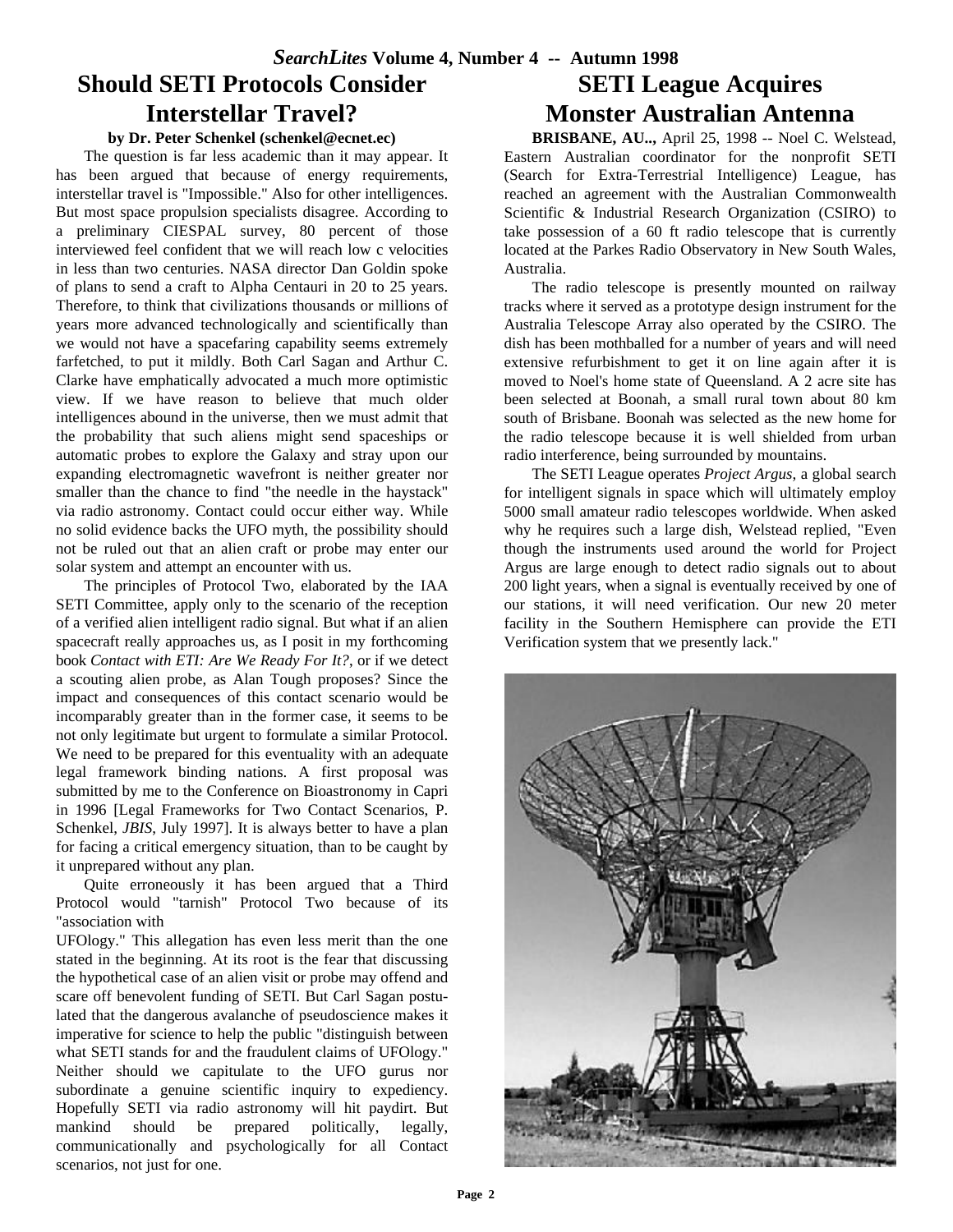# **Where Is Everybody?**

#### **by Sir Arthur C. Clarke**, **SETI League Technical Advisor**

Despite the impression given by films like *Contact*, no government in the world - apart from Argentina - is supporting the search for alien life. The quest is left to grass-roots outfits like the SETI League. I have contributed financially towards some of these efforts and have a wide network of friends working towards SETI-related research and fund raising. Unfortunately, although we've tried to find intelligent life in Washington DC, so far we've failed.

But what happens if we do receive a signal? There has been extensive discussion on the social, cultural, religious and psychological impacts of the detection of an ET signal from outer space, but what happens after a signal will depend on who receives and decodes it. If the scientists are left to themselves, I think the wider scientific community and, very quickly, the general public will get to know about this. I cannot imagine anything more profound than the detection of a signal which can only have an artificial origin, i.e. from another intelligence. The International Astronomical Union (IAU) has an expert committee which is trying to work out protocols to be followed when such a signal is first detected. I am a member of this committee, and we are hoping that we can prevail upon the governments of the world to have a common understanding on this crucial matter.

Then there's the possibility we've already seen evidence of intelligent life without recognising it. Some years ago, I suggested that supernovae are industrial accidents of civilisations whose technological advancement has far surpassed ours. This is an interesting hypothesis, but it's very difficult to test!

Another possibility is that alien asteroid defence systems might produce some kind of detectable signal. In my 1993 novel, *The Hammer of God*, I described the possibility of a gigaton bomb being exploded in Earth orbit, but on the other side of the Sun, so that microwaves from that explosion will sweep right across the solar system, in all directions. Thus Project EXCALIBUR helped detect not only all the known satellites, comets and asteroids, but every object more than a metre in diameter. It is entirely plausible that advanced civilisations will try out something similar. I remain optimistic that we would be able to communicate with intelligent ETs when we finally encounter them. The chances are that such an encounter will initially take place over vast distances. and not in person. Whichever way it occurs, we will need a common language or medium to understand one another. Mathematics is an obvious possibility, but some have also suggested music as another common medium, as was done in the movie *Close Encounters of the Third Kind*.

Until then the closest we can get is communicating with fellow intelligent mammals like whales and dolphins. There has been considerable research done but I sometimes wonder if these gentle creatures are too disinterested in exchanging messages with us; they may he too playful and not bothered by our attempts.

Of course, one can only guess at the effects of alien contact. Even if the aliens are benign, the sheer differences between our civilisations could wipe us out. We know that in the past, civilisations that once thrived were marginalised and/or wiped out by colonisers.

As for hostile ETs... Like Steven Spielberg, I, too, cannot imagine hostile aliens for the simple reason that a truly space-faring race will have to overcome more primitive traits such as violence, or they would destroy themselves in a relatively short time. You might argue that this is wishful thinking, and that there could indeed be greedy and vicious aliens roaming the universe. Well, for all our sakes, I hope you are wrong.

### *Editorial:* **Nothing Is Impossible by Dr. H. Paul Shuch, Executive Director**

Several members of the SETI community have recently proposed that we develop means to search for intelligent interstellar nanoprobes. This research is certainly unconventional (in fact, that is its very appeal to many of us!). Prof. Ron Bracewell's similar suggestions of 25 years or more ago were also considered by many to be outside of the scientific mainstream. In fact, for many years that description fit what we now think of as "conventional" microwave SETI. The nature of breakthrough thinking is that it challenges the dominant paradigm.

One possible reaction to such novel proposals is to dismiss them as impossible, beyond the laws of physics, or outside the realm of engineering feasibility. This is the classic reaction of those with limited vision. Instead of expending energy on dismissing the unconventional, true visionaries embrace the very real challenge of overcoming its difficulties.

I am pleased to note that most SETI League members fall into the category of visionaries. Otherwise, we would have long ago abandoned our foolish quest of SETI. Let us then remember that what we scoff at today may tomorrow gain respectability, and next year enter the realm of the scientific mainstream. It is not the laws of nature which change over time, but rather our perspective and our understanding of them.

I salute those of our colleagues who dare to propose the impossible. They have challenged the rest of us to expand our minds. Let's not disappoint them by dwelling on the negative or rejecting the unknown out of hand.

## **Own A Piece of SETI History!**

In 1998 the Big Ear Radio Telescope at Ohio State University, home to the world's longest running and best known SETI (Search for Extra-Terrestrial Intelligence) program, was demolished to make way for a commercial golf course. We have salvaged 100 small pieces of the metal mesh which once covered the surface of this great antenna.

The mesh sections, each a resonant half-wavelength square at Big Ear's operating frequency of 1420 MHz, are mounted on a wooden plaque for public display, along with a depiction of the August 15, 1977 "Wow!" signal which made OSU SETI world famous. These sections of antenna reflector were actually illuminated by the "Wow!" signal, the most tantalizing (yet unconfirmed) evidence to date of extra-terrestrial intelligence.

You can own one of these artifacts for a minimum \$100 US tax-deductible contribution to The SETI League, Inc. All proceeds will be shared equally by The SETI League, Inc. and the Ohio State University Radio Observatory.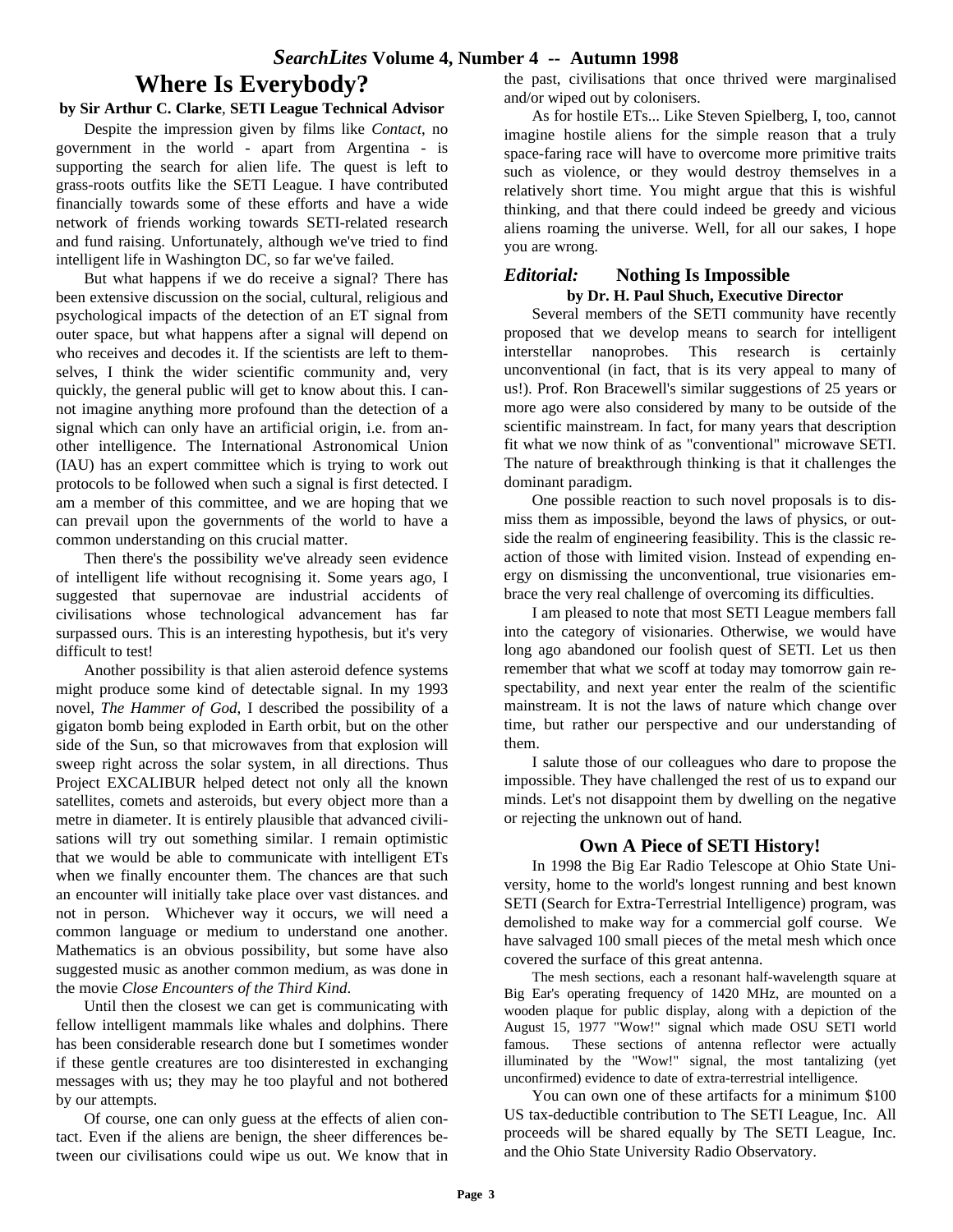### *Technical Feature:* **Don't Rule Out Interstellar Probes by Gerald Nordley (GDNordley@aol.com**)

**Editor's Note:** *The following excerpts are from a much more complete discussion which Mr. Nordley contributed to The SETI League's website. The full document may be found at <http://www.setileague.org/articles/probes.htm>*

One of the problems in not getting around to writing a paper I promised a couple of years ago is work that doesn't get in the literature. Three years ago, I organized a panel at "Intersection," a world Science Fiction Convention at which we designed a starship to carry a crew of twenty on an arbitrary journey of 20 years (12 years on board). Our radiation safety guy, Steven Howe of Los Alamos National Labs, came to the somewhat surprising conclusion that it was ambient cosmic radiation and not the radiation of passage that drove shielding considerations, and he wanted two meters of water or the equivalent around the people. Our ship ended up with three redundant hulls and weighing 10,000 tonnes.

We didn't have time on the panel to do the engineering trades needed to beat an order of magnitude out of that; it seemed simpler to just let our solar power station-makers consume a few more asteroids. Part of my problem with doing the paper is that the panel was far too conservative on the medical side (ruling out cold sleep or genetic engineering) and while we came up with an interesting point design, it is driven by technology assumptions that are already proving obsolete. But I regret that Steve's radiation input isn't in the literature. Anyway, radiation exposure issues for interstellar travel appear to be about the same as for long term solar system missions, and may not generate that many papers for that reason.

Many of us concerned with interstellar travel don't bother with trip times in the thousands or millions of years because, if sent, such missions would be passed by faster missions built a few years later. Based on the criterion of soonest arrival at a target star, one probably doesn't send a mission at all until one's technology is up to sending it at better than half the speed of light, and in that regime, stars are "only" on the order of twenty years apart or so.

I will at this point make a somewhat Clarkian prediction that the first human probe to reach the Alpha Centauri system will spend about the same on-board time in transit as the surviving ship of the Magellan expedition took to circle the Earth or the Galileo Probe took to reach Jupiter. Most conventional wisdom in the community would be an order of magnitude more than that (get data back within a human lifetime).

By the way, JBIS (the Journal of the British Interplanetary Society), while liberal, is a peer-reviewed publication and is probably the best source of innovative thinking on interstellar travel issues.

There seems nothing wrong with Dr. (Mario) Zadnik's description of radiation environment, nor its affects on the kind of probe he assumes. However, anyone sending interstellar probes would be well aware of all that and design their probes accordingly.

It is somewhat presumptuous of us to discuss the technology of races with millions of years more experience in space travel than ourselves (and, perhaps, even more presumptuous to project our current or near-term technological limitations on them). But if our understanding of the laws of physics is approximately correct, we can use that and our own limited experience to bound the problem and guess at enough solutions to establish some confidence that the problem can be solved.

Like our own cells, the CPU's of intelligent probes utilizing nanotechnology would be expected to have error checking and correction mechanisms. As an example of what is possible, consider the radiation toleration abilities of certain bacteria. This alone probably solves the problem, but there is more fun to be had.

Magnetic fields can be used to deflect charged particles and lasers can charge any particles that aren't already charged. The magnetic fields can be generated by superconducting loops that need little en route power to maintain their fields.

The energy requirements for interstellar travel are large, but not in relation to the energy available from any central star,

energy which is accessible to advanced spacefaring civilizations. What follows is fairly crude, unoptimized and cursory, but it should give a rough idea of what a civilization like ours might be able to do, starting in a half-century or so.

We can already see the beginnings of the development of self replicating machines. Such machines could use space resources to build solar power stations in space and copies of themselves. The exponential growth of such power resources would provide the energy and power needed for interstellar travel at relativistic velocities in a few decades. Other options for obtaining the energy needed, notably mining giant planet atmospheres for fusion power fuel, have been proposed as well.

There are a variety of propulsion systems already in the literature that could be applied to relativistic flight. The best, in my view, involve projecting particles or pellets from a base anchored to a large asteroid. The pellets strike a spacecraft which reflects them and absorbs their momentum and kinetic energy. In principle, by proper choice of the projection velocity, nearly all the energy of this stream of mass can get into the spacecraft. The particles can be guided by lasers along their route, or, given advances in nanotechnology, steer themselves to their collision. Photon-pushed light sails are another option. The trick is to leave most of the propulsion system hardware mass and momentum at rest.

Our descendants (and any alien observers) will inevitably regard the *(omitted)* analysis as quaint as they will have much better tricks up their sleeves. But it is fairly easy to see from the limited knowledge we have accumulated on such subjects that there is no requirement for alien interstellar spacecraft to withstand "millions of years" of uncorrected cosmic radiation damage.

The real question before us is the one that Fermi asked: "Where are they?"

The more I consider engineering approaches to interstellar flight, the more I appreciate the synergism between the microelectrionic and computational revolution we are going through and interstellar flight. It seems enabling.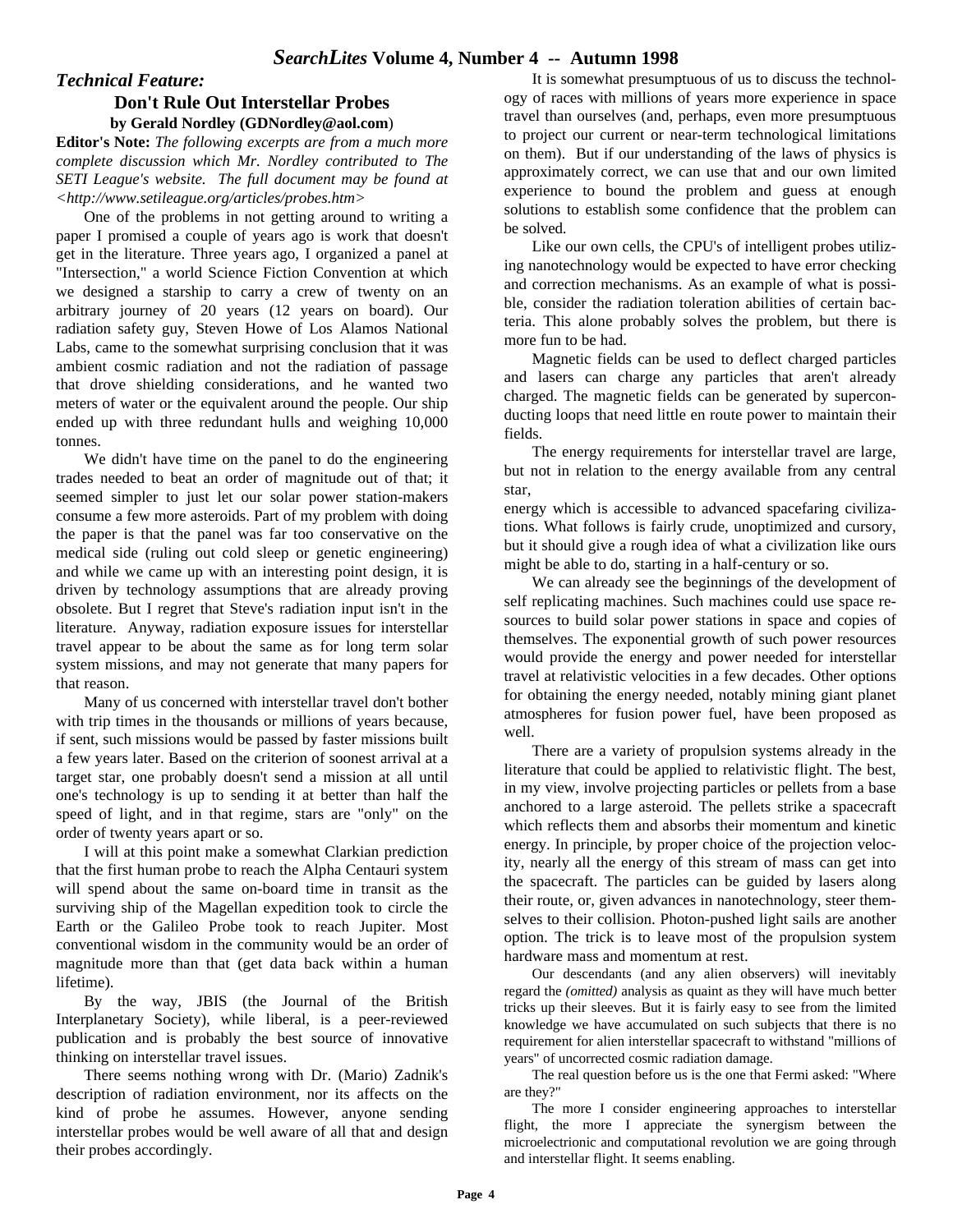### *Software Corner:* **Modeling Fresnel Antennas by Henry Wallace (ultrasonic@worldnet.att.net)**

There has been much discussion on the SETI email list of Zone Plate (reflecting) Fresnel antennas. The following BASIC program allows one to predict the locations of the borders of the zones:

```
10 REM Fresnel Zone Plate Reflecting Bullseye
20 R0=12.92 :F0=1420E6 :C= 3E8 : LA=C/F0 : N=1
30 FOR S=0 TO R0 STEP R0/10000
40 R=sqr(R0*R0 + S*S)
50 IF ( R-R0) < N*LA/2 THEN 70
60 PRINT N,S : N=N+1
70 NEXT S
80 END
```
Here F0 is the frequency (1420 MHz ), LA is the wavelength, R0 is the height above ground to the 45 degree feedhorn (40 feet or 12.92 meters). And S is the distance from the center of the bullseye to the border, in meters.

When RUN, this program produces about 56 borders, or about 23 concentric bands, with alternating bands reflecting or absorbing. Wayne S. (or Aleph Null on SETI net) suggested placing such a reflecting array 1/4 wavelength (about two inches) above a reflecting groundplane. This will probably work, but I have yet to fully simulate it.

Actually, this is only the most rudimentary beginning of the simulation which sums the contributions from all these zones at the feedhorn. However, the remainder of the program will just add up the contributions from alternate zones, using  $Cos(Kr)$ ,  $Sin(kr)$  terms  $(K$  is just wave-number  $K=2*pi/$  LA) and the area of each contribution (da=2\*pi\*s\*ds). Once the Cos terms are all added up, and the Sin terms are added up, the net amplitude is  $a=sqr(Cos^2+Sin^2)$ , which is the "zero order" straight-up amplitude. The off-axis terms just add a linear phase- term in X (or Y), if the bullseye is in the X,Y plane.

Here is the first Zone Plate antenna simulation:

```
10 REM Fresnel Zone Plate Antenna
20 DIM S(100)
30 Pi=3.14159
40 R0=13.55: F0=1420E6: C=3E8 : LA= C/F0 : N=1
50 FOR S=0 TO R0/2 STEP R0/10000
60 R= SQR(R0*R0+S*S)
70 IF (R-R0)< N*LA/2 THEN 100
80 PRINT N,S
90 S(N)= S : N=N+1100 NEXT S: S(0)=LA
110 K= 2*PI/LA
120 FOR DG=0 TO 100 STEP .1 : TH=DG/57.325
130 N=1: CT=0 : ST=0 : GOSUB 1000
140 FOR N=3 TO 100 STEP 2 : PRINT N;" ";
150 IF S(N)=0 THEN 180
160 GOSUB 1000
170 NEXT N
180 A= SQR( CT*CT+ST*ST)
190 PRINT DG, A
200 NEXT DG
210 END
1000 REM Do a Band
1010 FOR RD= S(N-1) TO S(N) STEP LA/100
1020 R= SQR( R0*R0+RD*RD) : P7=K*(R-R0)
1030 TS= LA / (RD*100)
1040 FOR AD=0 TO Pi STEP TS
1050 X=RD*COS(AD) : PH= K*X*SIN(TH)
1060 CT= CT+COS(P7-PH) : ST=ST+SIN(P7-PH)
1070 NEXT AD
1080 NEXT RD
1090 RETURN
```
The groundplane is not included in this simulation. All dimensions are in meters, angles in radians, except for DG which is the off-axis pointer, and is in degrees. R0 is feedhorn height above the bullseye, and is also approximate bullseye outer diameter. LA is wavelength. A is the computed amplitude of the received signal. It is expressed as linear: to "normalize" the beam pattern response, each off-axis A should be divided by the A for zero degrees, and 20\*log of this term be taken.

Lines 10-100 set up the "borders" between the zones, and load these radii into the array S[N], and prints out these borders with their corresponding index N.

Lines 1000-1090 (the "Do a Band" subroutine) does most of the work. The most nested loop rotates the angle AD (for Angle in Disc) in steps of size determined by line 1030, which is set at a step size of 1/100 wavelength. Rotation of AD through Pi radians is sufficient, as continued rotation only duplicates. The outer loop in "Do a Band" repeats the process for all eight active zones of this design, skipping those zones from which energy reaching the feedhorn is out-of-phase. Line 1010 sets the step size in radius at 1/100 wavelength.

This program was written and debugged on an Apple II computer in Apple Basic. The variables used in debugging were for a 10 foot diameter antenna with only ONE zone surrounding the central disc, and step sizes were 1/10 wavelength. This was done so that this program could be debugged and presented to the Group within a reasonable time. The Apple II is REALLY SLOW. We suspect ET will come before the Apple II finished the simulation above.

O.K., you Computer Masters: rewrite this thing in "C" and use the math co-processors for the Sin, Cos. The simulation is accurate, and produces the expected tight beams and sidelobes. While I have been working on the Zone Plate simulation, I have been aware of some of the discussions about gratings/etc.

I am concerned that the simulated disc may not perform as well as the simulation predicts. If it were constructed with a "specular" metallic surface, composed of hills/valleys on the order of 1/4 wave high, I would expect it to act nearly as good as the simulations predict. But with entirely "flat" construction techniques, I am not entirely sure.

I originally thought because the thinner zones are further removed from the feedhorn, they would scatter the incident RF enough so that a large portion would enter the feedhorn. The outer zone is only 1.1 wavelength wide, and such a narrow metallic surface might scatter the energy sufficiently.

Several approaches suggest themselves if it is determined that the "specularity" of these surfaces needs to be increased. I have seen the suggestions of a sinusoidal surface, and noted the suggestions of "tilted" surfaces. In optics, this is called "blazing." An approach might be to divide each of these zones into many smaller (thinner, say 1 cm wide) "mini-zones." There was work done in the 1950's using foam plastics as lenses. The increased dielectric constant of certain foams could be used to produce what today we would call a "phase grating."

Many good graduate-level EE labs have HP microwave benches capable of measuring the scattering angles of 21 cm radiation from test surfaces. But as with all scientific progress, experimentation will be the key.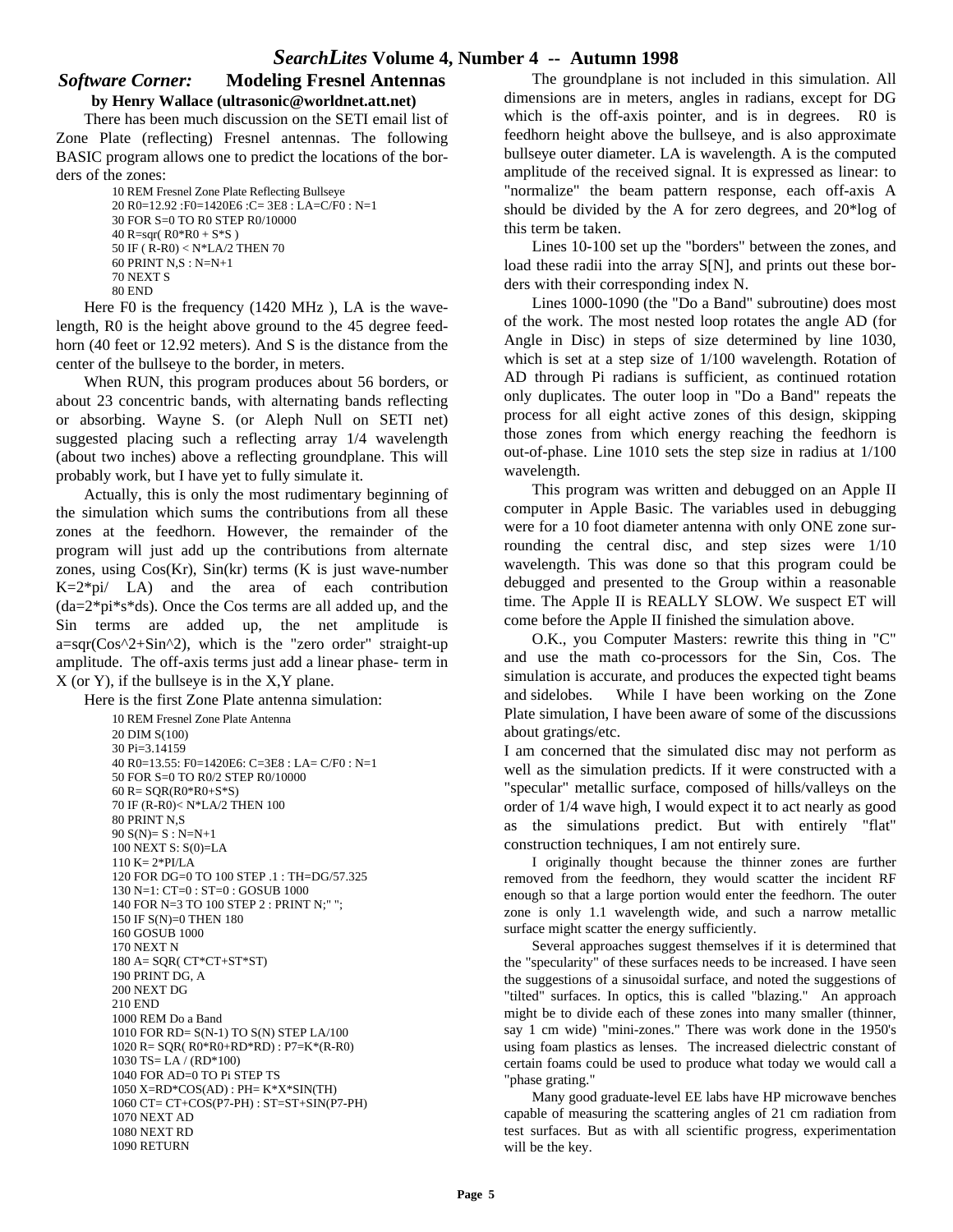*Introducing:*

## **The SETI League's Membership Services Committee Chair**

Growing up in darkest Cambridgeshire, in England, **Amanda Baker** devoured every book of physics, astronomy and science fiction that she could lay her hands on. Winning a place at Imperial College, London, in 1987 changed her life and set her on the course to a career in astrophysics which she is now striving to pursue, armed with a PhD in infrared studies of quasars from Cambridge University. She is currently working on data from the Infrared Space Observatory, based near Paris in France.

As a physics student in London, Amanda was introduced to science fiction fandom and to SETI League Executive Director H. Paul Shuch, whom she met at the Glasgow World Science Fiction Convention in 1995. Long fascinated by the possibilities of life on other planets, Amanda was delighted have found a way to get involved in the search.

In the intervening years, Amanda has been an impoverished student in London and Cambridge, an impoverished post-doctoral researcher in Germany and France, and is looking forward to being in the black and settled, ready to start working on a Project Argus station. In the meantime, she's been adding value to her SETI League membership with presentations and interviews with amateur astronomers and journalists, and with being a Regional Coordinator until someone fluent in French could be found to take over.

Dr. Baker will calculate redshifts for food - preferably chocolate!

*Editor's Note:* For a complete listing of SETI League volunteer Regional Coordinators and Committee Chairs, look up this file on The SETI League's award-wining website: <http://www.setileague.org/admin/volunter.htm>, or check the latest Membership Roster.

**\_ \_ . . .**

**. . .** 

**\_ \_**

## **SETI League Adds New Email Lists**

In an effort to provide our members with yet another communications option, The SETI League has expanded its Internet email offerings to four separate lists, as follows:

**Seti@sni.net**, the original open SETI email list, is hosted by Internet Services Committee chairman Bob Cutter. It continues to be an un-moderated forum for discussions of SETI history, philosophy and technology, and is open to SETI League members and non-members alike. For sign-up details, see <http://www.setileague.org/admin/setilist.htm>.

**Volcor@setileague.org** is a closed, moderated forum for the use of SETI League officers, trustees, committee chairs, advisors, and volunteer regional coordinators. It is to be used for coordination of the day-to-day administrative details of running The SETI League. Sign-up details may be found on-line at <http://www.setileague.org/admin/volcor.htm>.

## **Why Project Argus? Copyright © 1998 by Dr. Amanda Baker SETI League Membership Services Chair**

In Greek mythology, the many-eyed guardian god Argus scrutinized every direction simultaneously. When Argus was dead, his eyes were put on to the peacock's tail. In the search for extraterrestrial intelligence, The SETI League's Project Argus will be similarly all-seeing, constantly surveying the entire sky at radio frequencies. But Project Argus is a confederation of amateurs. How can it compete with professional SETI searches? In a word, coverage.

Professional telescopes are sensitive to very weak signals. But sensitivity requires a large collecting area (typically, 2 - 4000 square metres), which can only look at a small piece of sky (about the size of the moon). Such SETI searches also have to compete with professional astronomy projects, and can observe for only a few weeks each year. Meanwhile, 5000 dedicated home SETI stations (based on a TV satellite dish [collecting area up to about 10 square metres] and a personal computer) can cover the entire sky for 24 hours every day.

Huge numbers of amateur astronomers and ham radio enthusiasts around the world have the interest and skills which will make Project Argus a reality. The first Argus station went on-line in April 1996, and there are already 50 working stations (see http://www.setileague.org). Project Argus will be fully operational within the next few years, constantly searching the radio frequencies known as 'The Waterhole' across the whole sky for any artificial signals of non-terrestrial origin which might arrive at our planet.

If we do detect a signal which is neither natural (astronomical) nor resulting from human activity, this will be a discovery of immense philosophical importance. We will finally know the answer to an age-old question: Is humanity the only intelligent, technological, civilized race in the Universe? Are we alone?

**Argus@setileague.org** is a newly established moderated email list for the use of our members. The purpose of this closed list is to provide a forum for technical discussions related to design, construction, operation and maintenance of Project Argus receiving stations. All SETI League members in good standing, whether enrolled in Project Argus or not, are invited to participate. For further sign-up details, see <http://www.setileague.org/admin/arguslst .htm>.

And finally, **Hits@setileague.org** is our closed email list for those actually participating in the Project Argus search. The Hits list is intended to be used for those coordination activities associated with verifying candidate signals, and as such should be an extremely low-volume list. All SETI League members in good standing who have registered their Project Argus stations by completing a Participant Survey may register to use this list. For further sign-up information, see <http://www.setileague.org/admin/hitslist.htm>.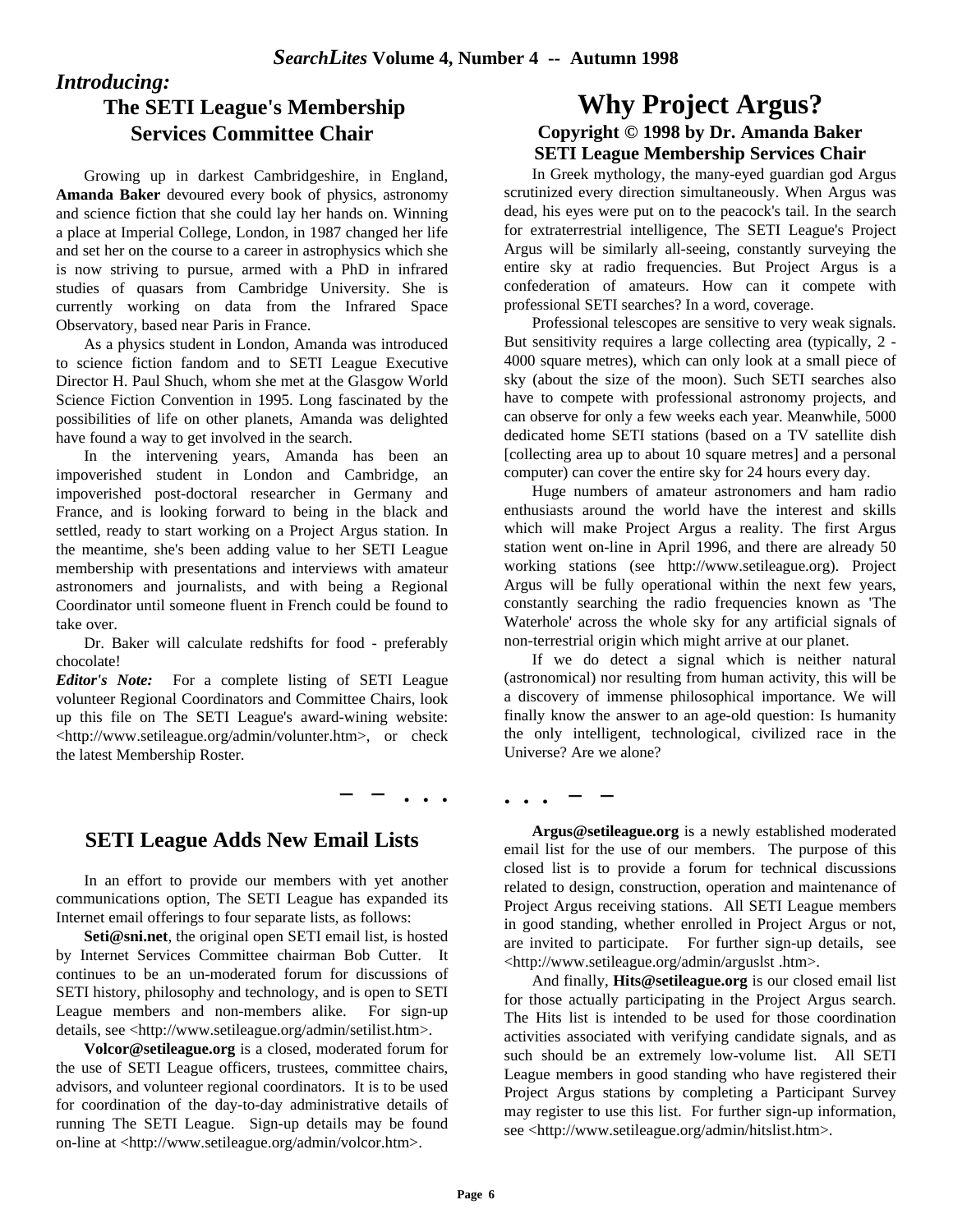## *Ask Dr. SETI*

Send your questions to Ask Dr. SETI, PO Box 555, Little Ferry NJ 07643, or email to askdrseti@setileague.org. Remember, he's not a *real* doctor (but rather, a Ph.D., the kind who actually has to work for a living!). For health questions, consult a competent medical professional.

#### **Dear Dr. SETI:**

*Could you please give me an indication of how far away we could detect a civilization with Earth-like technology? That is, if there were a society with radio, television, radar, etc., transmission power at a level equal to our own, radiating from omnidirectional antennas on an Earth-like planet, what would be the maximum distance in lightyears that we could detect these signals with our current SETI receiver sensitivity?*

*I would appreciate any clarification you could provide. J. McA., Richmond, VA*

#### **The Doctor Responds:**

My calculations indicate that incidental radiation from Earth-like technology could be detected out to at least 1000 LY by our larger SETI telescopes (such as the ones used in the SETI Institute's Project Phoenix targeted search). Because our members' privately owned and operated radio telescopes are much smaller and less sensitive, it is unlikely that we would be able to detect such incidental radiation from any but the very nearest stars. For example, a one Megawatt transmitter driving a 100 meter diameter antenna can be detected by the typical amateur SETI station at a distance of one parsec, which is slightly less than the distance to the nearest star. Our private search hopes to encounter either significantly more powerful transmissions, or highly directional beacons. Thus, the two approaches (sky survey and targeted search) are complementary.

The actual range over which we can hear a signal depends upon the transmit power and antenna gain of the civilization we are trying to detect -- factors over which we have no control whatever. It is interesting, however, to speculate and to test the results of our best guesses as to extra-terrestrial technology. The spreadsheet programs "linkanal.xls" and "ranganal.xls" allow you to evaluate your own *"what if"* scenarios. They may be downloaded from our website. Using such mathematical tools as these, your guess will be as good as mine!

#### **Dear Dr. SETI:**

*I have heard often about the Drake equation, but have never heard estimates of how soon SETI expects some kind of contact in the event these Drake estimates are accurate. If there are indeed 10,000 communicative civilizations in the Milky Way galaxy alone, shouldn't the sky be alive with non-natural radio signals? What does SETI's lack of success to this point say about the Drake equation? At what point does experimental evidence (no contact) affect the theory (Drake Equation)?*

*YV (via email)*

#### **The Doctor Responds:**

Some years ago, Frank Drake estimated SETI success "By the end of the century." Now that that's drawing near,

he's re-evaluating. This taught me never to attempt prophecy. Besides, we're not allowed to -- The SETI League is a non-prophet group!

The Universe may very well be abuzz with intelligently generated radio signals from those 10,000 civilizations. But there are some 400,000,000,000 stars in the Milky Way, so when you point your antenna at one of them, there's only a one in 40,000,000 chance (that's 0.00000025%) of picking up signals. And this assumes you're tuned to the right frequency and listening at the right moment. Our most sensitive searches, the targeted ones, cover only a few hundred nearby stars, not the whole sky.

Then there's the problem of range. It's likely to be hundreds of light years to the nearest civilization, and signal strength diminishes with the square of distance. Our very best current systems can probably detect out to perhaps 1000 light years, if they happen to know exactly where to point (but they don't, of course). So, we really need better sensitivity.

I wouldn't call our outcome to date a lack of success, rather a lack of instantly verifiable results. We're just in the shakedown phase of developing our capabilities. Nobody seriously expected that we would have detected any signals by now. That would be like Orville and Wilbur having expected to fly supersonic. (Of course, we have a better chance of getting lucky than they did!)

The lack of firm evidence to date more or less confirms the theory that communicative civilizations are modestly rare (after all, 10,000 out of 400,000,000,000 is not a huge ratio). The late NASA all-sky survey only observed for a total of 1000 hours before Congress pulled the plug. The privatized searches are doing a little better, but we still have a very long way to go. Not only have we not yet scratched the surface, we haven't even felt the itch.

# W3C 4.0 SETI League Website **Achieves HTML 4.0 Compliance**

The World Wide Web Consortium (W3C), guardians of Internet standards, has deemed The SETI League's extensive website <http://www.setileague.org/> to be in compliance with the newest version of the Hypertext Markup Language, HTML 4.0 Transitional. As far as we know, ours is the world's first SETI website to validate against this latest Internet standard.

Our website, which has grown to over 1200 documents totaling more than 40 MBytes (!) of technical and membership information, links to most of the world's major SETI and radio astronomy sites, and serves as a jumping-off point for journalists, researchers, scientists and students interested in learning more about SETI. Its four major sections (Membership Services, Publications, Tech Support, and Press Relations) offer information for the technical and non-technical SETIphile alike. The site contains hundreds of downloadable images of SETI people, systems and signals, but is still accessible to text-only browsers.

HTML 4.0 validation means our site will continue to work well with the very latest Web browser software. We thank SETI League member and Internet guru David Woolley of England for holding our Webmaster's hand, and helping us through the validation process.